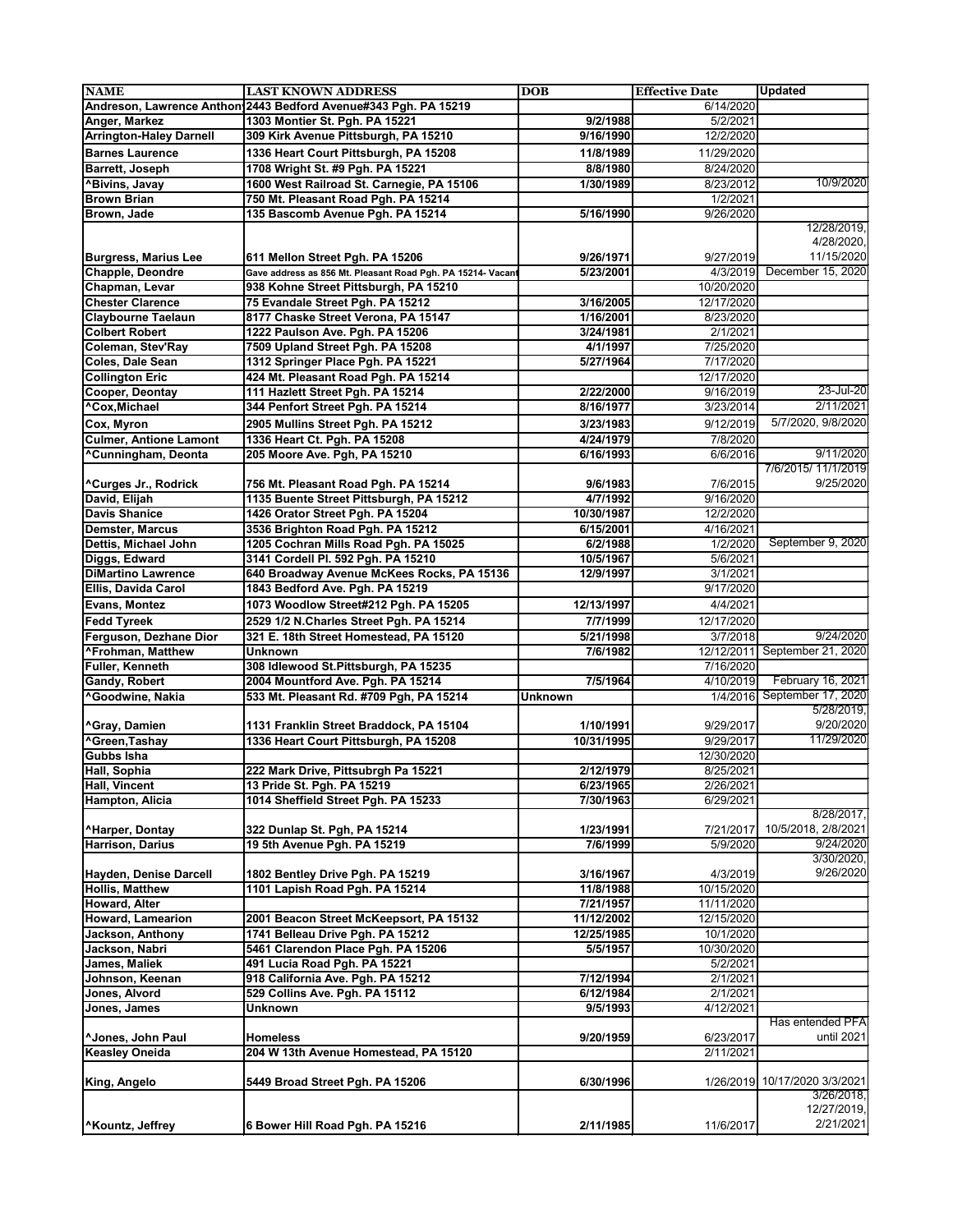| <b>Lanier Michael</b>                             | 362 Butler Street Pgh. PA 15223                                              | 12/24/1986            | 11/26/2020            |                            |
|---------------------------------------------------|------------------------------------------------------------------------------|-----------------------|-----------------------|----------------------------|
| Lee, Chantell Lashay                              | 1328 Chicago Street Pgh. PA 15214                                            | 10/26/1994            | 2/21/2020             | 12/13/2020                 |
| Lee James                                         | 1330 Chicago Street Pgh. PA 15214                                            | 3/11/1995             | 12/11/2020            |                            |
| <b>Linzie Jeremy</b>                              | 854 Brightridge Street Pgh. PA 15214                                         | 7/29/1982             | 2/1/2021              |                            |
| Malachi Tyjuan                                    | 3522 California Ave. Pittsburgh, PA 15212                                    |                       | 12/19/2020            |                            |
| Massey, William                                   | 124 Meadow Street Duquense, PA 15110                                         | 2/15/1960             | 4/10/2021             |                            |
| <b>McBride, Jasmine</b>                           | 2403 Bedford Ave. #411 Pgh. PA 15219                                         | 10/20/1997            | 11/16/2019            | November 1, 2020           |
| <b>^McBryde, Kellin</b>                           | 4017 Vinceton Street Pgh. PA 15214                                           | 5/27/1990             | 3/27/2014             | 4/30/2019,7/5/2020         |
| Mccarren, Antwan                                  | 2517 Chauncey Drive Pgh. PA 15219                                            | 7/1/1995              | 9/26/2020             |                            |
| <b>McMeans, Marquis</b>                           | 938 Kirkbride St. Pittsburgh, PA 15212                                       | 7/18/2000             | 12/23/2020            | 2/1/2021                   |
| <b>Meyer George</b>                               |                                                                              | 8/17/1969             | 3/3/2021              |                            |
| Millender, Michael                                | 2525 Chauncey Drive #187 Pgh. PA 15219                                       | 4/20/1989             | 8/2/2020              |                            |
| <b>Mitchell, Samuel</b>                           | 1410 Beechview Ave. Pgh. PA 15216                                            | 3/21/1994             | 2/1/2021              | April 5, 2021              |
| Morgan, Kevin Jr.                                 |                                                                              |                       | 8/6/2020              |                            |
| Murphy, Angelo                                    | 410 Millbridge Street Pgh. PA 15210                                          |                       | 11/6/2020             |                            |
| Nelson, Randall                                   | 906 Roy Street Braddock, PA 15104                                            | 9/11/2000             | 11/21/2020            | <b>January 3,2021</b>      |
| Nicholas, Justin                                  | 938 Kirkbride Street Pgh. PA 15212                                           | 7/14/2002             | 4/7/2021              |                            |
| <b>Nicholas, Justinalle</b>                       | 938 Kirkbride Street Pgh. PA 15212                                           | 7/14/2002             | 10/7/2020             |                            |
| <b>Oliver, Trey Garnell</b>                       | 1932 Wallace Street Phila, PA 19130                                          | 7/27/1993             | 9/18/2020             |                            |
| Peters, Earl Jr.                                  | 167 Penn Avenue Pittsburgh, PA 15210                                         | 4/16/1992             | 1/2/2020              | 2/27/2021                  |
| <b>Pinnick Antoinette Renee</b>                   | 7141 Kedron Street Pgh. PA 15208                                             | 6/30/1973             | 12/4/2020             |                            |
| <b>^Porter, Damone</b>                            | 324 Mt. Pleasant Road                                                        | 12/30/1987            | 12/2/2016             | October 7, 2020            |
| Raglin, Ziara                                     | 105 Penfort Street Pgh. PA 15214                                             | 7/23/1998             | 10/19/2020            |                            |
|                                                   |                                                                              |                       |                       | 11/18/2017 -               |
|                                                   |                                                                              |                       |                       | 3/11/2019                  |
| ^Ray, Kenneth                                     | 120 Churchill St. Pittsburgh, PA 15136                                       | 9/15/1970             | 8/7/2017              | 11/22/2020                 |
|                                                   |                                                                              |                       |                       | 12/20/2019,                |
| <b>^Redman, Cameran</b>                           | <b>Homeless</b>                                                              | 2/1/1990              | 10/11/2016            | 9/23/2020                  |
| <b>Reed, Dontay</b>                               | 1220 Nolan Court Pgh. PA 15208                                               | 5/13/1991             | 11/23/2020            |                            |
| <b>^Reed-Graves, Dominique</b>                    | 1460 Chicago Street Pgh. PA 15214                                            | 10/17/1989            | 12/2/2016             | 9/13/2020                  |
| Reese, Tyler                                      | 620 6th St. Braddock, PA 15104                                               | 10/30/1990            | 5/13/2021             |                            |
| <b>Reid, Andre</b>                                | 1710 Belleau Dr. 120 Pgh. PA 15212                                           |                       | 4/5/2021              |                            |
| Reynolds, Davon                                   | 255 East Ohio Street Pgh. PA 15212                                           | 2/5/2007              | 4/8/2021              |                            |
| Richardson, Lynn                                  | 369 Gregg Street Carnegie, PA 15106                                          | 6/12/1987             | 1/20/2019             | 4/3/2019,3/29/2021         |
| <b>Riley Michelle</b>                             | 3032 Arlington Ave #541 Pgh, PA 15210                                        | 10/29/1991            | 11/29/2020            |                            |
| <b>Roberts Jamear</b>                             | 7723 Cannon Street Pgh. PA 15218                                             | 1/15/1994             | 1/19/2021             |                            |
| Robinson, Warren                                  | 2411 Bedford Ave #390 Pittsburgh, PA 15219                                   | 1/20/1989             | 7/31/2020             |                            |
|                                                   |                                                                              |                       |                       | 9/23/2020,                 |
| <b>Ross, Clifford</b>                             | 3501 Forbes Ave. Pgh. PA 15213                                               | 9/11/1976             | 8/6/2020              | 12/23/2020                 |
| Rouse, Brandon                                    | 3925 Shadeland Avenue Pgh. PA 15212                                          | 8/16/1990             | 4/18/2021             |                            |
| <b>Rucker LeShawn</b>                             | 157 Hazlett Street Pgh. PA 15214                                             | 9/5/1987              | 1/5/2021              |                            |
| <b>Rush, William</b>                              | 3304 Fleming Ave. Pgh. PA 15212                                              | 12/3/1991             | 2/1/2021              |                            |
| Salim, Salim                                      | 730 Florence Ave. Avalon, PA 15202                                           | 1/1/1998              | 4/19/2021             |                            |
| Smith, Oscar                                      | 107 Hazlett St. Pgh. PA 15214                                                | 5/15/1998             | 5/2/2021              | <b>Arrested on warrant</b> |
| Snyder, James                                     | 903 Watson Street Pgh. PA 15219                                              | 4/28/1964             | 8/31/2019             | 11/21/2020                 |
| Spell, Jerome Lee                                 | 3886 East Street Pittsburgh, PA 15214                                        | 8/13/1982             | 7/10/2020             |                            |
| <b>Stampley, Davyonne</b>                         |                                                                              |                       | 3/21/2021             |                            |
| Summers, Shayonna                                 | 1303 Woodland Avenue Pgh. PA 15212                                           | 6/7/1992              | 9/25/2020             |                            |
| <b>Thomas, Clarence</b>                           | 340 Mt. Pleasant Road Pgh. PA 15214                                          | 10/31/2020            | 7/2/2020              |                            |
| <b>Thomas Raven</b>                               | 6113 Carver Street Pgh. PA 15206                                             | 4/11/1995             | 2/1/2021              |                            |
| <b>Thomas Stephen</b>                             | 1401 Old Princeton Road New Casle, PA 16101                                  | 10/30/1997            | 2/16/2021             |                            |
| <b>Tiller, Leslie</b>                             | 147 Hazlett Street PA 15214                                                  |                       | 2/15/2022             |                            |
| <b>Tindell, Nassir</b>                            | 29 Millbridge Street Pgh. PA 15210                                           | 12/22/2001            | 9/22/2020             |                            |
|                                                   |                                                                              |                       |                       | 3/26/2018 &                |
| <b>^Ulizzi, Bethany</b>                           | 6 Bower Hill Road Pgh. PA 15216                                              | 11/6/1986             | 11/6/2017             | 1/2/2019, 2/21/2021        |
| Van Horn, Kenya                                   | 935 Quail Drive Fremont, Ohio 43420                                          | 2/3/2000              | 10/23/2020            |                            |
| Vaughn, Robert                                    | 111 Oak Hill Drive Pgh. PA 15213                                             | 8/14/1979             | 11/11/2020            |                            |
| <b>Walker Cassandra</b><br><b>Walker, Michael</b> | 3149 Cordell Place #603 Pgh. PA 15210<br>1450 E.5th St. McKeesport, PA 15132 | 1/6/1990<br>2/20/1961 | 10/1/2020             | 28-Sep-20                  |
| <b>Washington, Keion</b>                          | 3380 Perrysville Ave. Pgh. PA 15212                                          |                       | 4/11/2019<br>5/2/2021 |                            |
| <b>Webb, Tyrique</b>                              | 2202 Park Hill Drive Pgh. PA 15221                                           | 7/22/1994             | 2/15/2021             | 2/25/2021                  |
| <b>*Whitely, Kevin</b>                            | 3 Palisades PI #62 Braddock, PA 15104                                        | 12/1/1993             | 11/20/2017            | February 1, 2021           |
|                                                   |                                                                              |                       |                       | 5/10/2019,                 |
|                                                   |                                                                              |                       |                       | 2/21/2020.                 |
| <b>Williams, Eric</b>                             | 2129 Rhine Street Pgh. PA 15212                                              | 1/13/1998             | 9/25/2018             | 10/8/2020, 4/5/2021        |
|                                                   | Williams-Burdgess, Brandon 3382 Webster Ave. Pittsburgh, PA 15219            | 2/29/2000             | 11/2/2020             |                            |
| <b>Williamson Amir</b>                            | 949 Davis Ave. Pgh. PA 15212                                                 |                       | 5/19/2021             |                            |